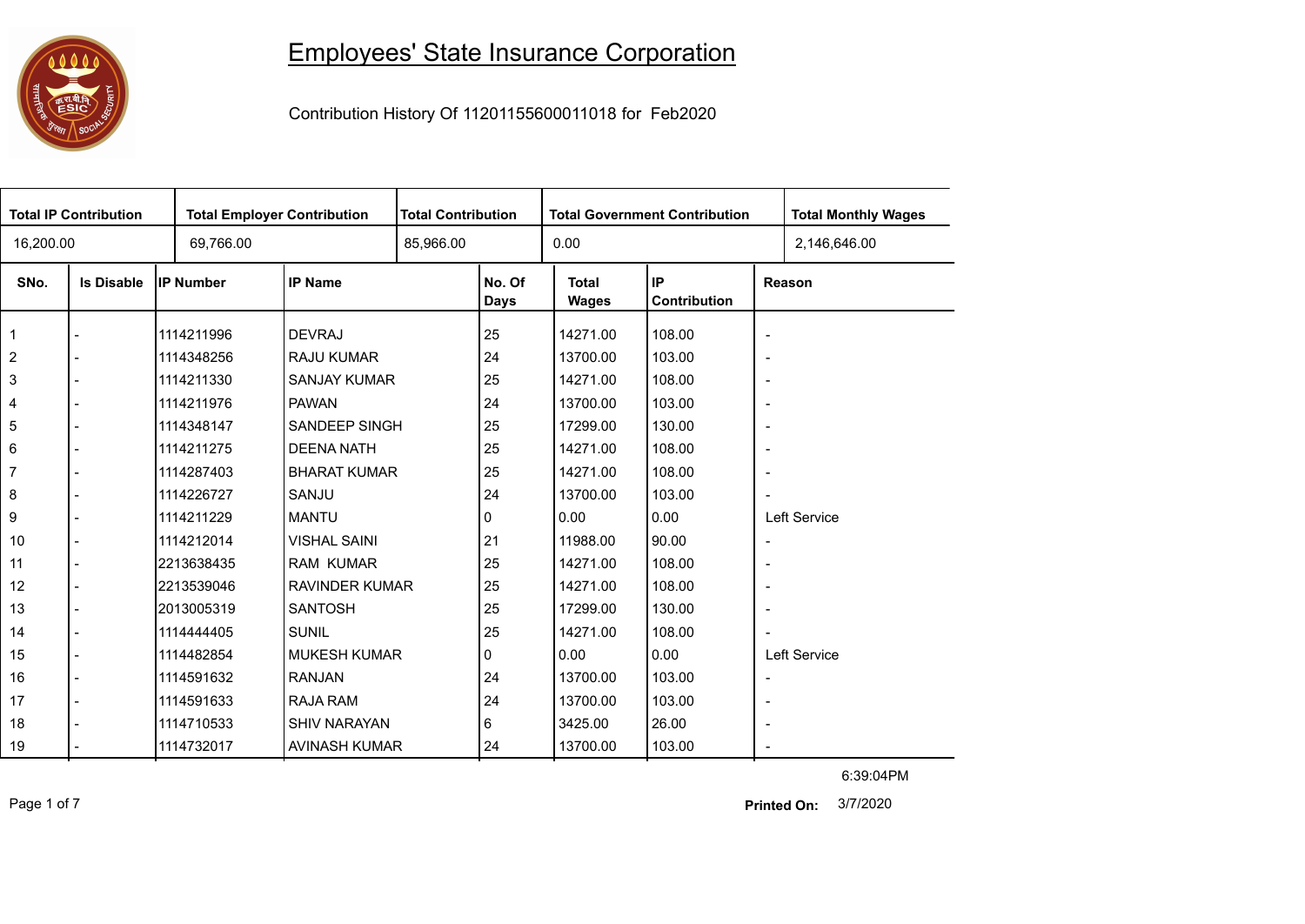| SNo. | <b>Is Disable</b> | <b>IP Number</b> | <b>IP Name</b>                  | No. Of      | <b>Total</b> | IP           | <b>Reason</b>            |
|------|-------------------|------------------|---------------------------------|-------------|--------------|--------------|--------------------------|
|      |                   |                  |                                 | <b>Days</b> | <b>Wages</b> | Contribution |                          |
| 20   |                   | 1114732018       | <b>ASHA DAS</b>                 | 25          | 14271.00     | 108.00       | $\overline{\phantom{a}}$ |
| 21   |                   | 1114755817       | SUDHA DEVI                      | 25          | 14271.00     | 108.00       |                          |
| 22   |                   | 1114897129       | <b>SHRVAN KUMAR MANDAL</b>      | 25          | 14271.00     | 108.00       |                          |
| 23   |                   | 1114929226       | <b>SACHIN KUMAR</b>             | 14          | 7992.00      | 60.00        |                          |
| 24   |                   | 1114929236       | <b>SAVITRI</b>                  | 24          | 13700.00     | 103.00       |                          |
| 25   |                   | 1114929247       | <b>SONU KUMAR</b>               | 25          | 14271.00     | 108.00       |                          |
| 26   |                   | 1114929250       | <b>UTTAM SINGH</b>              | 22          | 12559.00     | 95.00        |                          |
| 27   |                   | 1115050846       | ARUN KUMAR                      | 25          | 14271.00     | 108.00       | ÷,                       |
| 28   |                   | 1115093056       | PAVNESH KUMAR                   | 25          | 14271.00     | 108.00       |                          |
| 29   |                   | 1115093049       | SUBHASH CHANDRA                 | 25          | 14271.00     | 108.00       |                          |
| 30   |                   | 1115112932       | <b>DILIP KUMAR</b>              | 17          | 9704.00      | 73.00        |                          |
| 31   |                   | 1115201020       | <b>ARUN YADAV</b>               | 23          | 13129.00     | 99.00        |                          |
| 32   |                   | 1115201046       | <b>ANITA</b>                    | 25          | 14271.00     | 108.00       |                          |
| 33   |                   | 1115219688       | <b>MANISH KUMAR</b>             | 25          | 14271.00     | 108.00       |                          |
| 34   |                   | 1115219682       | <b>KAPIL</b>                    | 25          | 14271.00     | 108.00       |                          |
| 35   |                   | 1115256045       | <b>PYARE LAL</b>                | 0           | 0.00         | 0.00         | Left Service             |
| 36   |                   | 1115270867       | PREMNARAYAN                     | 25          | 14271.00     | 108.00       | $\overline{\phantom{a}}$ |
| 37   |                   | 1115270875       | <b>CHANDNI</b>                  | 23          | 13129.00     | 99.00        |                          |
| 38   |                   | 1115270881       | <b>SURAJ KUMAR</b>              | 23          | 13129.00     | 99.00        |                          |
| 39   |                   | 2013713287       | <b>SARVINDER</b>                | 25          | 14271.00     | 108.00       |                          |
| 40   |                   | 1014040234       | <b>BABITA</b>                   | 25          | 14271.00     | 108.00       |                          |
| 41   |                   | 1114806728       | <b>MD RIZWAN ALAM</b>           | 24          | 13700.00     | 103.00       |                          |
| 42   |                   | 1115396112       | <b>KARTIK</b>                   | 0           | 0.00         | 0.00         | <b>Left Service</b>      |
| 43   |                   | 1115396117       | RAGHUNANDAN KUMAR               | 25          | 14271.00     | 108.00       | $\overline{\phantom{a}}$ |
| 44   |                   | 1115433634       | <b>RAKESH KUMAR</b>             | 24          | 13700.00     | 103.00       |                          |
| 45   |                   | 1115455368       | <b>NAMDEV</b><br><b>SURUCHI</b> | 25          | 14271.00     | 108.00       | $\overline{\phantom{m}}$ |
| 46   |                   | 1115455377       | <b>HARISH KUMAR</b>             | 22          | 12559.00     | 95.00        |                          |
| 47   |                   | 1115070046       | <b>BRAJENDRA KUMAR</b>          | 25          | 14271.00     | 108.00       |                          |
| 48   |                   | 1013823285       | <b>SHAMBHOO</b>                 | 24          | 16607.00     | 125.00       |                          |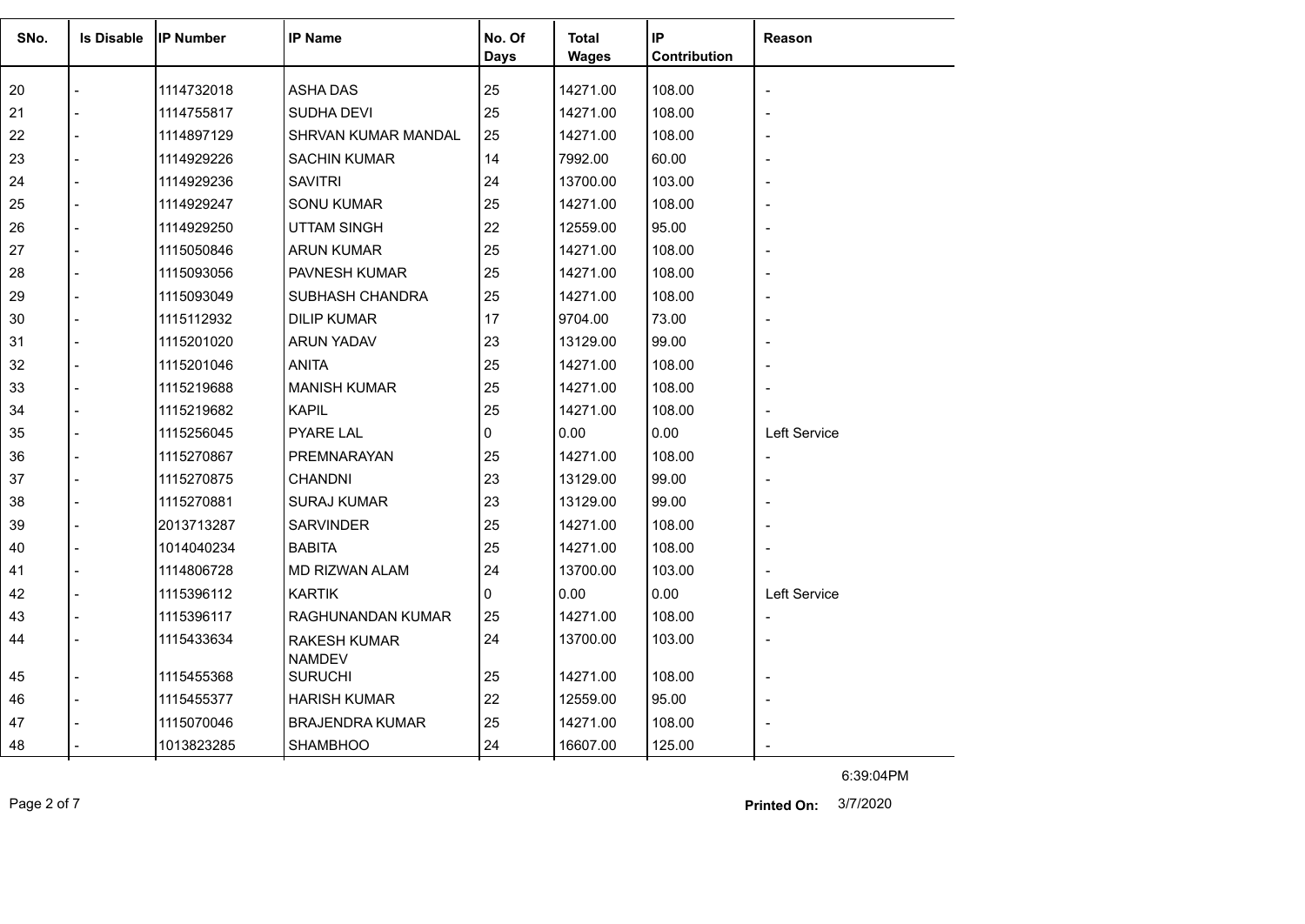| SNo. | <b>Is Disable</b> | <b>IIP Number</b> | <b>IP Name</b>                       | No. Of      | <b>Total</b> | IP           | <b>Reason</b> |
|------|-------------------|-------------------|--------------------------------------|-------------|--------------|--------------|---------------|
|      |                   |                   |                                      | <b>Days</b> | <b>Wages</b> | Contribution |               |
| 49   |                   | 1115487433        | <b>SACHIN</b>                        | 24          | 13700.00     | 103.00       |               |
| 50   |                   | 1013634471        | <b>VIPIN</b>                         | 25          | 14271.00     | 108.00       |               |
| 51   |                   | 1013645087        | SURENDER-1                           | 25          | 14271.00     | 108.00       |               |
| 52   |                   | 1014012424        | <b>LOKENDER KUMAR</b>                | 25          | 14271.00     | 108.00       |               |
| 53   |                   | 1013847198        | <b>PRABHA</b>                        | 20          | 11417.00     | 86.00        |               |
| 54   |                   | 1014056066        | <b>RAVI KUMAR</b>                    | 25          | 14271.00     | 108.00       |               |
| 55   |                   | 1014046982        | <b>HIRA LAL SAHU</b>                 | 25          | 14271.00     | 108.00       |               |
| 56   |                   | 1014375658        | <b>BAMBAM KUMAR</b><br><b>PASWAN</b> | 25          | 14271.00     | 108.00       |               |
| 57   |                   | 1014099772        | SHARWAN KUMAR RAM                    | 25          | 14271.00     | 108.00       |               |
| 58   |                   | 1014356137        | <b>RUMA</b>                          | 25          | 14271.00     | 108.00       |               |
| 59   |                   | 1014178107        | ANUBHAV SINGH                        | 24          | 13700.00     | 103.00       |               |
| 60   |                   | 1014236394        | <b>BHUPENDER</b>                     | 24          | 13700.00     | 103.00       |               |
| 61   |                   | 1014178106        | MUKESH KUMAR GUPTA                   | 24          | 13700.00     | 103.00       |               |
| 62   |                   | 1115487421        | YOGESH                               | 25          | 14271.00     | 108.00       |               |
| 63   |                   | 1013634345        | SONU kumar gupta                     | 19          | 13147.00     | 99.00        |               |
| 64   |                   | 1014254513        | POOJA KUMARI                         | 24          | 13700.00     | 103.00       |               |
| 65   |                   | 2013796494        | <b>MOHINI</b>                        | 22          | 12559.00     | 95.00        |               |
| 66   |                   | 1013634472        | <b>CHANDER PAL</b>                   | 23          | 13129.00     | 99.00        |               |
| 67   |                   | 1115507018        | <b>MANOHAR PASWAN</b>                | 25          | 14271.00     | 108.00       |               |
| 68   |                   | 1115523767        | <b>NEERAJ KUMAR</b>                  | 24          | 13700.00     | 103.00       |               |
| 69   |                   | 1115523790        | <b>AMIT KUMAR</b>                    | 23          | 13129.00     | 99.00        |               |
| 70   |                   | 1115543462        | <b>SUNIL</b>                         | 24          | 13700.00     | 103.00       |               |
| 71   |                   | 1115543485        | NIPU DEVI                            | 25          | 14271.00     | 108.00       |               |
| 72   |                   | 1115543500        | <b>MILAN CHELL</b>                   | 25          | 14271.00     | 108.00       |               |
| 73   |                   | 1115543652        | <b>PREM CHAND</b>                    | 19          | 10846.00     | 82.00        |               |
| 74   |                   | 1115543747        | <b>PARDEEP</b>                       | 23          | 13129.00     | 99.00        |               |
| 75   |                   | 1115561340        | MUINUDDEEN                           | 25          | 14271.00     | 108.00       |               |
| 76   |                   | 1115561358        | <b>RAJESH</b>                        | 20          | 11417.00     | 86.00        |               |
| 77   |                   | 1115561362        | <b>RAHUL KUMAR</b>                   | 18          | 10275.00     | 78.00        |               |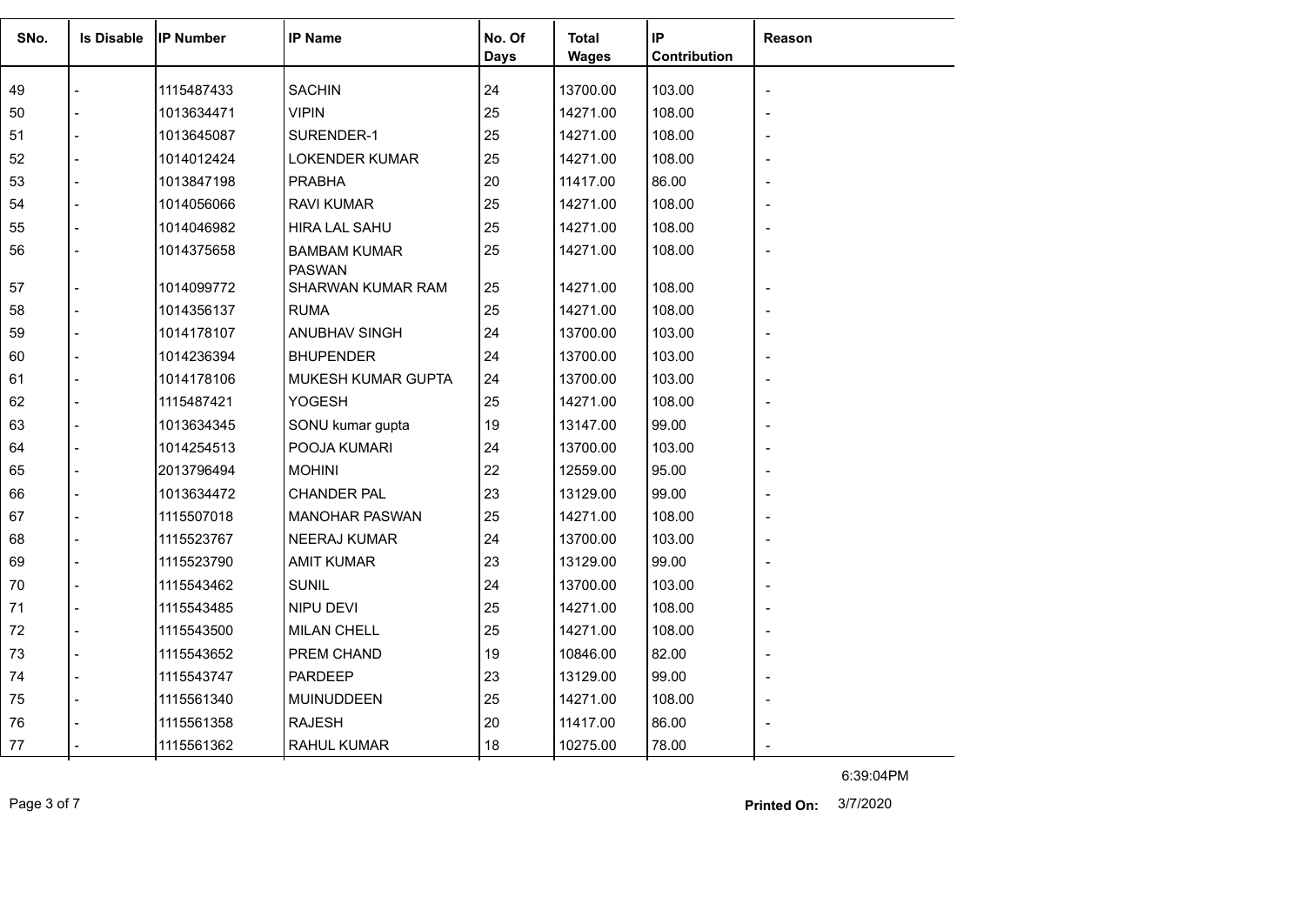| SNo.<br><b>Is Disable</b> |  | <b>IP Number</b> | <b>IP Name</b>         | No. Of<br><b>Total</b> |              | IP           | Reason       |  |
|---------------------------|--|------------------|------------------------|------------------------|--------------|--------------|--------------|--|
|                           |  |                  |                        | <b>Days</b>            | <b>Wages</b> | Contribution |              |  |
|                           |  |                  |                        |                        |              |              |              |  |
| 78                        |  | 1115561375       | PINTU GAUTAM           | 24                     | 13700.00     | 103.00       |              |  |
| 79                        |  | 1115561389       | <b>RAJESH KUMAR</b>    | 17                     | 9704.00      | 73.00        |              |  |
| 80                        |  | 1115561397       | <b>MD SALMAN</b>       | 0                      | 0.00         | 0.00         | Left Service |  |
| 81                        |  | 1115561412       | RAM ROOP               | 25                     | 14271.00     | 108.00       |              |  |
| 82                        |  | 1115561424       | <b>DEEPAK BHILWARA</b> | 21                     | 11988.00     | 90.00        |              |  |
| 83                        |  | 1115543719       | <b>RANI KASHYAP</b>    | 25                     | 14271.00     | 108.00       |              |  |
| 84                        |  | 1115543734       | <b>ASHISH KUMAR</b>    | 25                     | 14271.00     | 108.00       |              |  |
| 85                        |  | 1115577400       | <b>SUNIL KUMAR</b>     | 21                     | 11988.00     | 90.00        |              |  |
| 86                        |  | 1115577412       | ANUJ KUMAR             | 24                     | 13700.00     | 103.00       |              |  |
| 87                        |  | 1115577415       | <b>AMARJEET KUMAR</b>  | 0                      | 0.00         | 0.00         | Left Service |  |
| 88                        |  | 1115577444       | <b>RAM KUMAR</b>       | 23                     | 13129.00     | 99.00        |              |  |
| 89                        |  | 1115577456       | SHIVENDER KUMAR        | 23                     | 13129.00     | 99.00        |              |  |
| 90                        |  | 1013926536       | SUDHANSHU              | 25                     | 14271.00     | 108.00       |              |  |
| 91                        |  | 1013847195       | <b>DINESH</b>          | 25                     | 14271.00     | 108.00       |              |  |
| 92                        |  | 1014012415       | <b>ANIRUDH</b>         | 21                     | 11988.00     | 90.00        |              |  |
| 93                        |  | 1115577466       | <b>DEEPAK SINGH</b>    | 24                     | 13700.00     | 103.00       |              |  |
| 94                        |  | 1115578231       | <b>NITESH KUMAR</b>    | 25                     | 14271.00     | 108.00       |              |  |
| 95                        |  | 1115577499       | SWALEHA BANO           | 24                     | 13700.00     | 103.00       |              |  |
| 96                        |  | 1014081622       | <b>MANOJ</b>           | 24                     | 13700.00     | 103.00       |              |  |
| 97                        |  | 1014344965       | <b>VEERENDRA</b>       | 21                     | 11988.00     | 90.00        |              |  |
| 98                        |  | 1014392594       | <b>KAILASH DEVI</b>    | 23                     | 13129.00     | 99.00        |              |  |
| 99                        |  | 1013634351       | <b>NARENDER</b>        | 24                     | 13700.00     | 103.00       |              |  |
| 100                       |  | 1014046979       | MOHD. KURBAN           | 23                     | 13129.00     | 99.00        |              |  |
| 101                       |  | 1014170728       | <b>ANKUR GAUTAM</b>    | 24                     | 13700.00     | 103.00       |              |  |
| 102                       |  | 1115577511       | <b>SURAJ</b>           | 25                     | 14271.00     | 108.00       |              |  |
| 103                       |  | 1115577516       | <b>MANOJ KUMAR</b>     | 24                     | 13700.00     | 103.00       |              |  |
| 104                       |  | 1115577524       | PRAKASH SINGH BISHT    | 24                     | 13700.00     | 103.00       |              |  |
| 105                       |  | 1014046981       | MURTAZA ANSARI         | 23                     | 13129.00     | 99.00        |              |  |
| 106                       |  | 1014401601       | <b>RAJESH</b>          | 0                      | 0.00         | 0.00         | Left Service |  |

Page 4 of 7 3/7/2020 **Printed On:**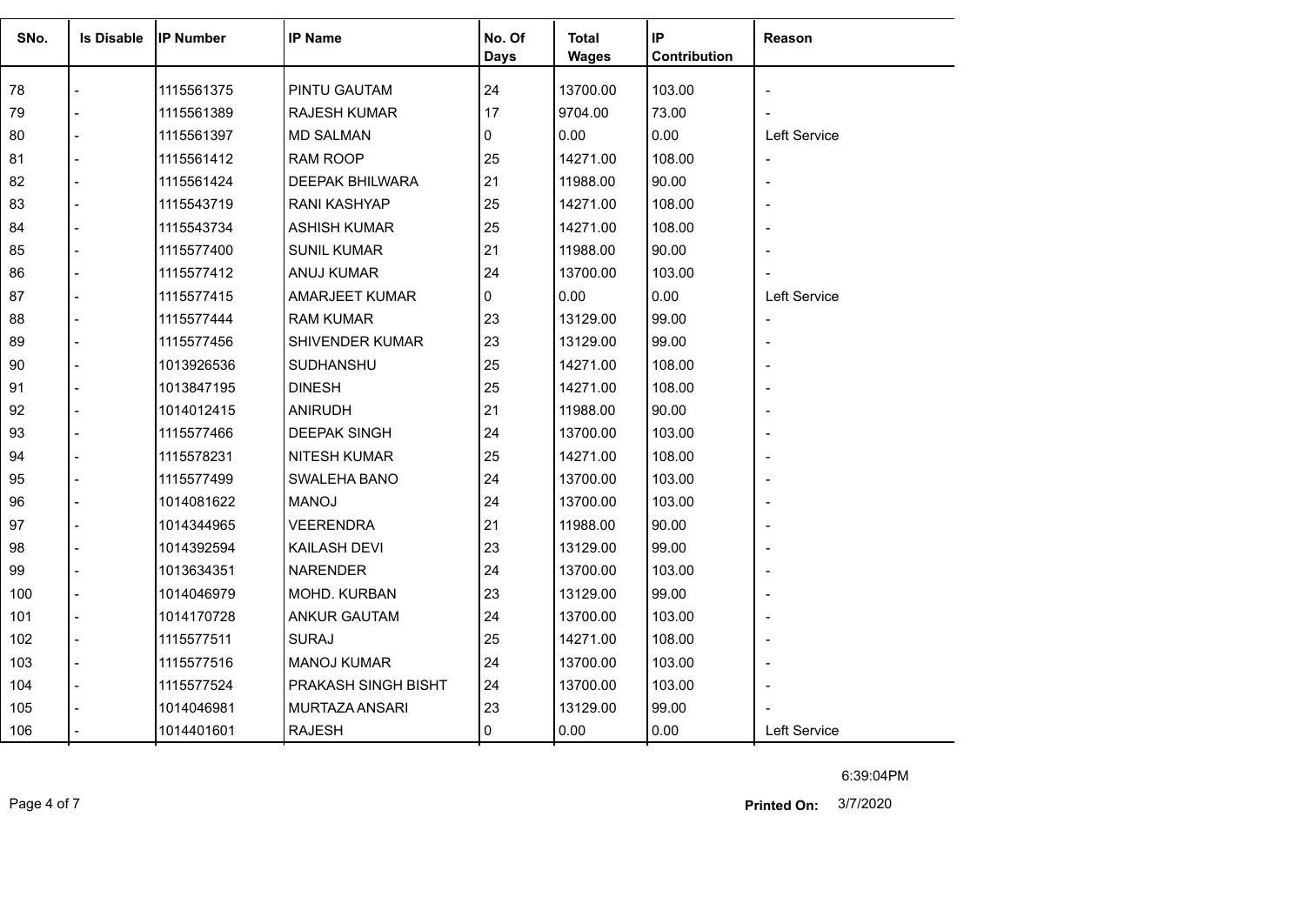| SNo. | <b>Is Disable</b> | <b>IP Number</b> | <b>IP Name</b>         | No. Of<br><b>Days</b> | <b>Total</b><br><b>Wages</b> | IP<br>Contribution | Reason       |
|------|-------------------|------------------|------------------------|-----------------------|------------------------------|--------------------|--------------|
|      |                   |                  |                        |                       |                              |                    |              |
| 107  |                   | 1013799153       | <b>BHUPENDER</b>       | 23                    | 13129.00                     | 99.00              |              |
| 108  |                   | 1013926537       | ANUJ SHARMA            | 24                    | 13700.00                     | 103.00             |              |
| 109  |                   | 1014081633       | <b>RAJ SINGH</b>       | 24                    | 13700.00                     | 103.00             |              |
| 110  |                   | 1115577534       | PRADEEP KUMAR SINGH    | 9                     | 6228.00                      | 47.00              |              |
| 111  |                   | 1014170729       | <b>CHANDAN KUMAR</b>   | 18                    | 10275.00                     | 78.00              |              |
| 112  |                   | 1013830165       | SANDEEP                | 23                    | 13129.00                     | 99.00              |              |
| 113  |                   | 1115577541       | <b>DEEPAK</b>          | 24                    | 13700.00                     | 103.00             |              |
| 114  |                   | 1014210650       | RAJ KUMAR              | 24                    | 13700.00                     | 103.00             |              |
| 115  |                   | 1013958649       | <b>RAJ KUMAR YADAV</b> | 0                     | 0.00                         | 0.00               | Left Service |
| 116  |                   | 1115595296       | RAKESH KUMAR JHA       | 24                    | 13700.00                     | 103.00             |              |
| 117  |                   | 1115595304       | <b>NAR SINGH KUMAR</b> | 25                    | 14271.00                     | 108.00             |              |
| 118  |                   | 1115595324       | <b>INDRAWATI</b>       | 25                    | 14271.00                     | 108.00             |              |
| 119  |                   | 1115595331       | <b>KAMLESH KUMAR</b>   | 25                    | 14271.00                     | 108.00             |              |
| 120  |                   | 1115595345       | <b>KOMAL KUMARI</b>    | 25                    | 14271.00                     | 108.00             |              |
| 121  |                   | 1115595354       | ANJU                   | 25                    | 14271.00                     | 108.00             |              |
| 122  |                   | 1115595365       | <b>MANOJ PASWAN</b>    | 24                    | 13700.00                     | 103.00             |              |
| 123  |                   | 1115595373       | SHIVAM SINGH           | 25                    | 14271.00                     | 108.00             |              |
| 124  |                   | 1115595395       | <b>NEETU</b>           | 23                    | 13129.00                     | 99.00              |              |
| 125  |                   | 1114400418       | <b>GYAN SINGH</b>      | 25                    | 14271.00                     | 108.00             |              |
| 126  |                   | 1115595429       | SONU KUMAR PASVAN      | 25                    | 14271.00                     | 108.00             |              |
| 127  |                   | 1115612863       | <b>PREETI</b>          | 25                    | 14271.00                     | 108.00             |              |
| 128  |                   | 1115612873       | <b>KULDEEP KUMAR</b>   | 25                    | 14271.00                     | 108.00             |              |
| 129  |                   | 1115612881       | <b>RITU</b>            | 20                    | 11417.00                     | 86.00              |              |
| 130  |                   | 1115612901       | <b>MANISHI</b>         | 15                    | 8563.00                      | 65.00              |              |
| 131  |                   | 1013684162       | <b>ANIL KUMAR</b>      | 25                    | 14271.00                     | 108.00             |              |
| 132  |                   | 1115622121       | <b>RAJEEV KUMAR</b>    | 25                    | 14271.00                     | 108.00             |              |
| 133  |                   | 1115622125       | <b>GOPAL</b>           | 21                    | 11988.00                     | 90.00              |              |
| 134  |                   | 1115627606       | <b>DEEPIKA</b>         | 25                    | 14271.00                     | 108.00             |              |
| 135  |                   | 1115622128       | PHAHIMUDDEEN           | 24                    | 13700.00                     | 103.00             |              |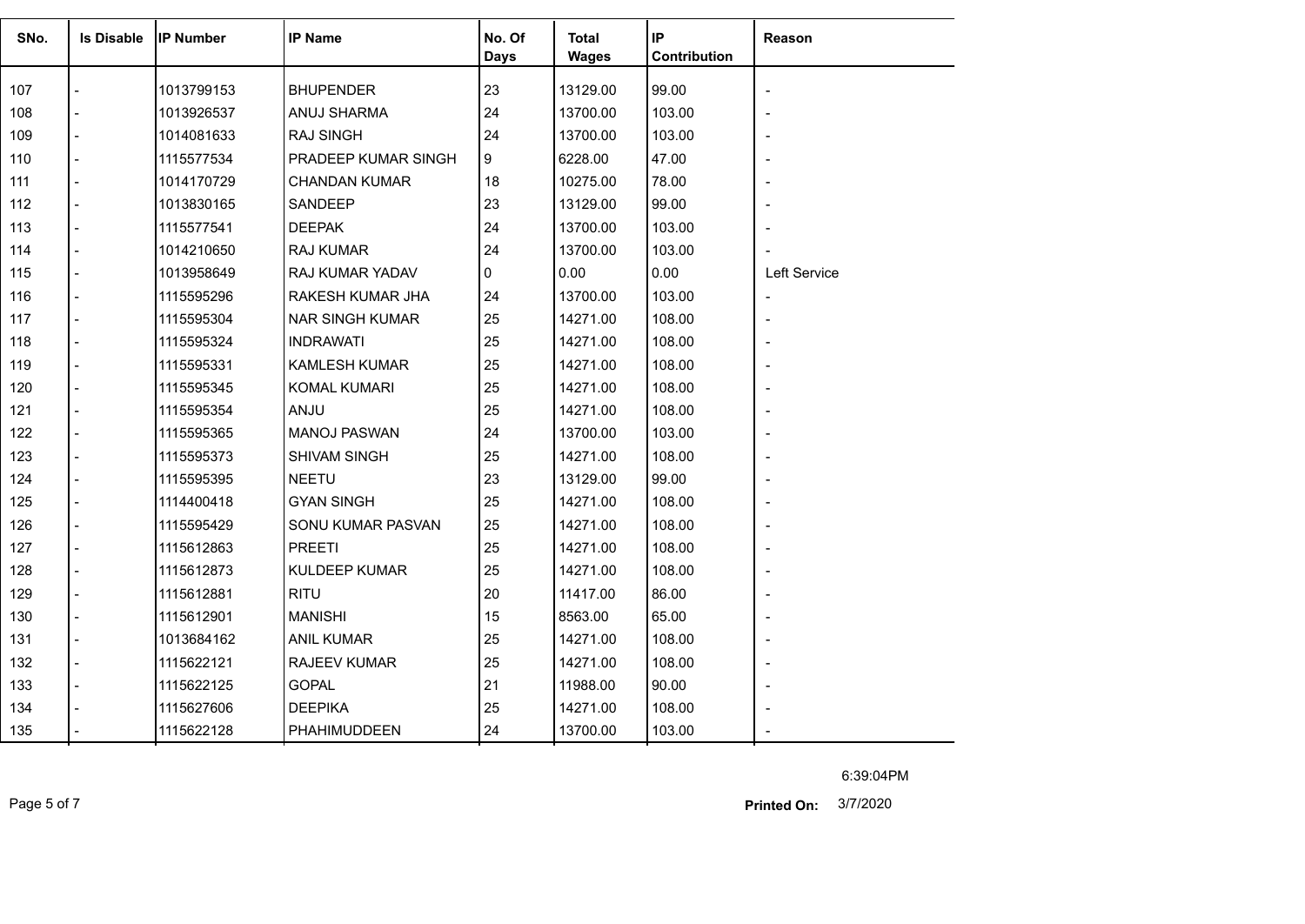| SNo. | <b>Is Disable</b> | <b>IP Number</b> | <b>IP Name</b>            | No. Of      | <b>Total</b> | IP           | <b>Reason</b>  |
|------|-------------------|------------------|---------------------------|-------------|--------------|--------------|----------------|
|      |                   |                  |                           | <b>Days</b> | <b>Wages</b> | Contribution |                |
| 136  |                   | 1115614456       | <b>VICKY KUMAR</b>        | 23          | 13129.00     | 99.00        |                |
| 137  |                   | 1115627609       | <b>KAMAL KISHOR</b>       | 25          | 14271.00     | 108.00       |                |
| 138  |                   | 1114211758       | <b>MAMTA</b>              | 25          | 14271.00     | 108.00       |                |
| 139  |                   | 1115643544       | <b>BHANU PRATAP SINGH</b> | 24          | 13700.00     | 103.00       |                |
| 140  |                   | 1115643536       | <b>KULDEEP KUMAR</b>      | 0           | 0.00         | 0.00         | Left Service   |
| 141  |                   | 1115643527       | <b>VIKAS KUMAR SAH</b>    | 25          | 14271.00     | 108.00       |                |
| 142  |                   | 1115634407       | ANIL                      | 25          | 14271.00     | 108.00       | $\overline{a}$ |
| 143  |                   | 1115634387       | <b>MUKESH KUMAR</b>       | 25          | 14271.00     | 108.00       | $\blacksquare$ |
| 144  |                   | 1115634393       | <b>RAM ASHISH</b>         | 20          | 11417.00     | 86.00        |                |
| 145  | $\overline{a}$    | 1115637395       | <b>PRADESH</b>            | 9           | 5138.00      | 39.00        |                |
| 146  |                   | 1115634400       | RUPALI RAJ GUPTA          | 24          | 13700.00     | 103.00       |                |
| 147  |                   | 1114498748       | <b>RANI DEVI</b>          | 25          | 14271.00     | 108.00       |                |
| 148  | $\overline{a}$    | 1115643538       | <b>ATUL</b>               | 23          | 13129.00     | 99.00        |                |
| 149  |                   | 1115652475       | <b>REENA YADAV</b>        | 13          | 7421.00      | 56.00        |                |
| 150  |                   | 1115661046       | AVDHESH KUMAR             | 23          | 13129.00     | 99.00        |                |
| 151  |                   | 1115652474       | <b>SHIVANI</b>            | 11          | 6279.00      | 48.00        |                |
| 152  |                   | 1014193451       | ONKAR KUMAR PASWAN        | 25          | 14271.00     | 108.00       |                |
| 153  |                   | 1115698328       | RAM MOHAN                 | 6           | 3425.00      | 26.00        |                |
| 154  |                   | 1115691999       | <b>NAVEEN KUMAR</b>       | 18          | 10275.00     | 78.00        |                |
| 155  |                   | 1115693461       | <b>WIPIN KUMAR</b>        | 12          | 6850.00      | 52.00        |                |
| 156  |                   | 1115693467       | AMIT KUMAR                | 6           | 3425.00      | 26.00        |                |
| 157  |                   | 1115691995       | <b>JOGINDER SINGH</b>     | 18          | 10275.00     | 78.00        |                |
| 158  |                   | 1115692001       | AMIT KUMAR GUPTA          | 10          | 5708.00      | 43.00        | ÷,             |
| 159  |                   | 1115473492       | DHARMENDRA SINGH          | 29          | 17084.00     | 129.00       |                |
| 160  |                   | 1115475530       | PAPPU YADAV               | 29          | 16514.00     | 124.00       |                |
| 161  | $\blacksquare$    | 1115475643       | <b>VIKASH KUMAR</b>       | 29          | 16514.00     | 124.00       |                |
| 162  |                   | 1115523812       | SUNIL KUMAR PAL           | 0           | 0.00         | 0.00         | Left Service   |
| 163  |                   | 1115561420       | RAJENDRA KUMAR            | 29          | 16514.00     | 124.00       |                |
| 164  |                   | 1115595486       | <b>RANBIR CHAND</b>       | 29          | 17084.00     | 129.00       |                |